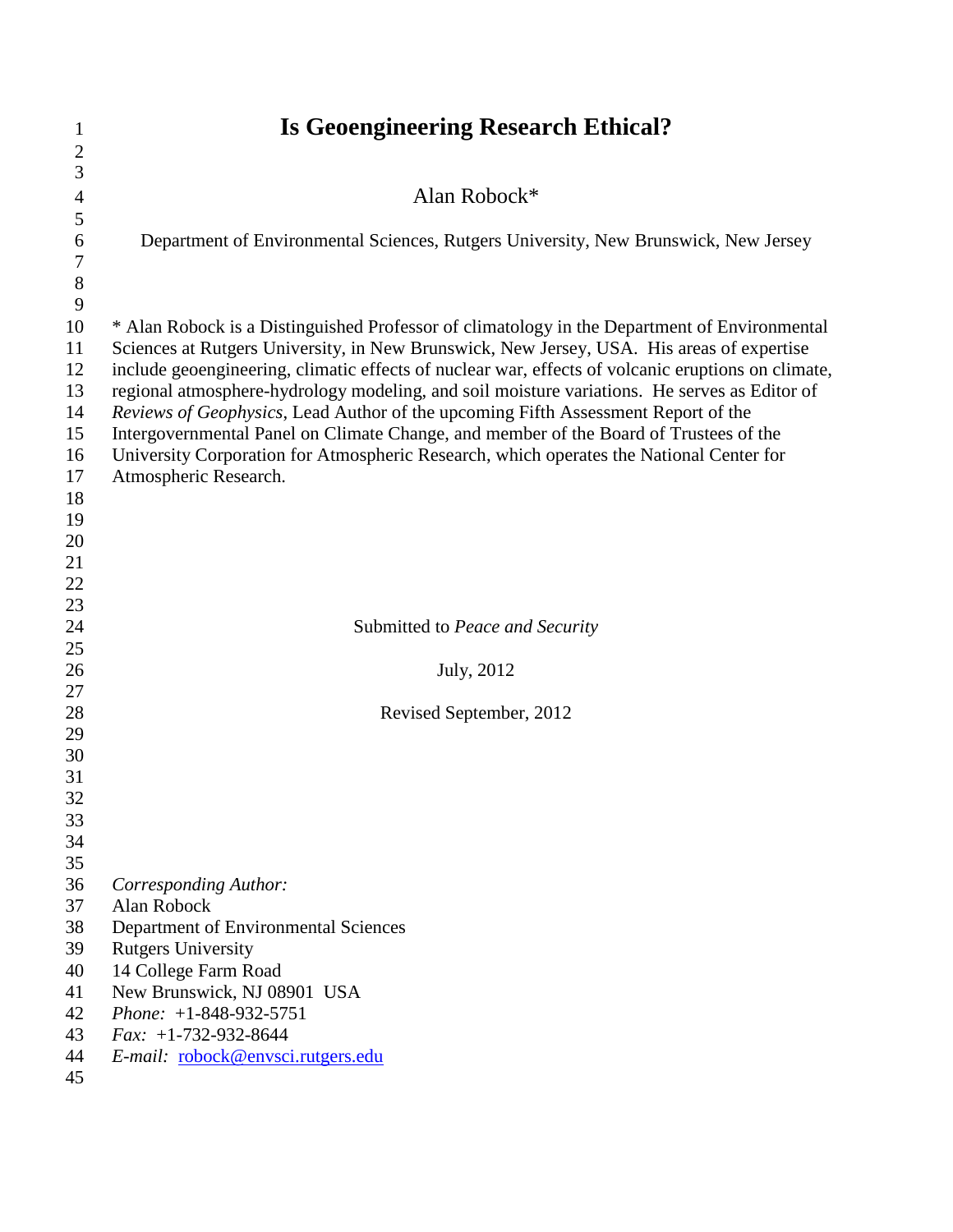## **Abstract**

 Among the many ethical issues involved in the subject of geoengineering, is the fundamental question of whether geoengineering research itself is ethical. This article focuses on solar radiation management and argues that, in light of continuing global warming and dangerous impacts on humanity, indoor geoengineering research is ethical and is needed to provide information to policymakers and society so that we can make informed decisions in the future to deal with climate change. This research needs to be not just on the technical aspects, such as climate change and impacts on agriculture and water resources, but also on historical precedents, governance, and equity issues. Outdoor geoengineering research, however, is not ethical unless subject to governance that protects society from potential environmental dangers. 

- Keywords: geoengineering, solar radiation management, SRM, ethics, governance
-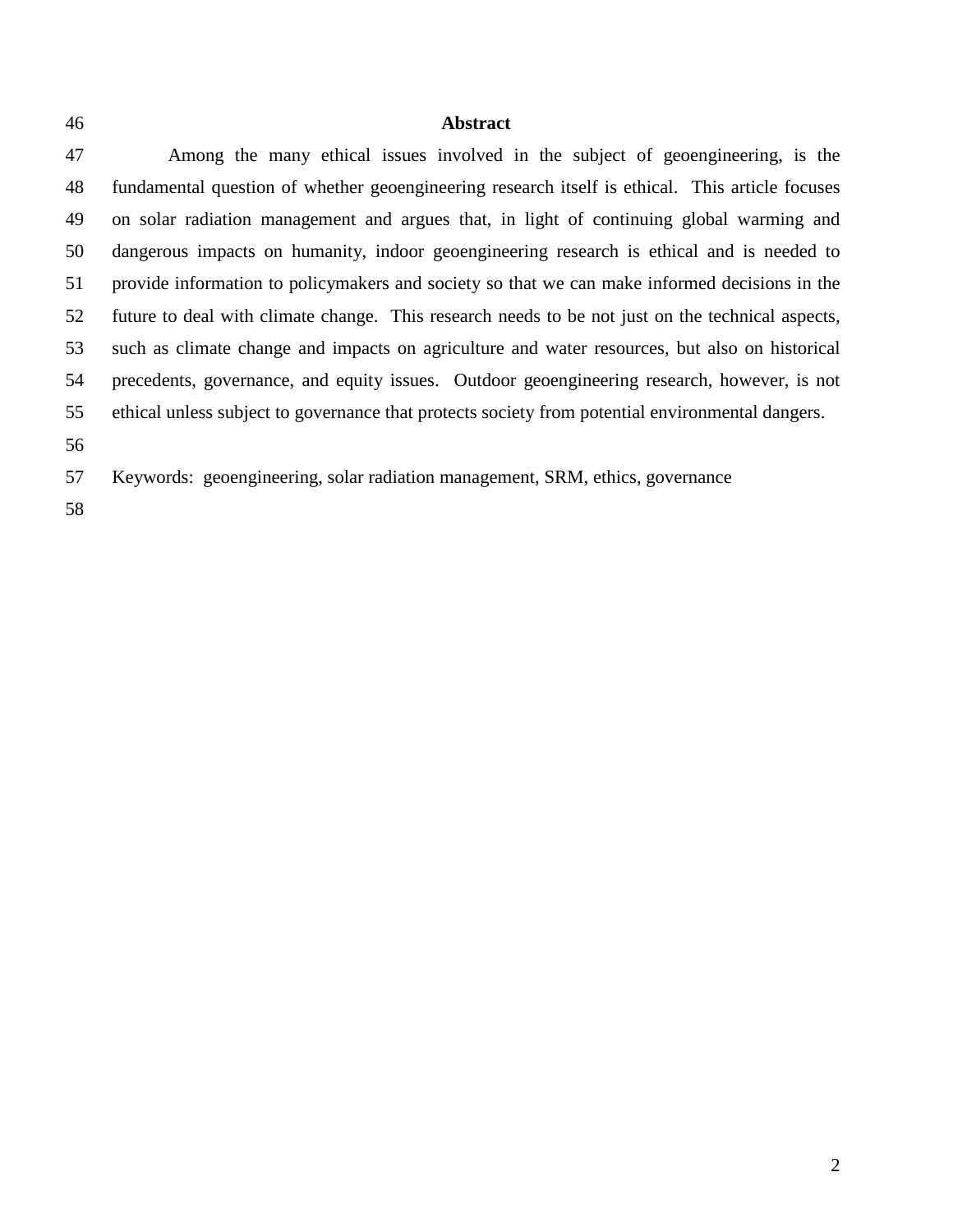- **1. Introduction**
- 

 In light of inadequate global actions to deal with global warming in spite of the 1992 United Nations Framework Convention on Climate Change, two prominent atmospheric scientists published papers six years ago suggesting that society consider geoengineering solutions to global warming (Crutzen, 2006; Wigley, 2006). This is not a new idea, as there is a long history of attempts to control weather and climate (Fleming, 2010) and of research on the subject (Robock et al., 2008). Nevertheless, Crutzen's paper generated much interest in the press and in the scientific community, and there has been an increasing amount of work on the topic since then. But is geoengineering research ethical?

 Geoengineering raises a number of ethical questions. Does geoengineering research take resources away from activities that are more useful to society? Does geoengineering research create a research and implementation infrastructure that is a slippery slope to deployment? Is geoengineering research an exercise in hubris or another means for developed countries to run the world for their benefit? What are the differences between carbon dioxide reduction and solar radiation management geoengineering research? Does it make a difference if the research is indoors or outdoors? Should implementation technology be built and tested? Does the existence of geoengineering research remove the political drive for mitigation of climate change by stopping greenhouse gas emissions?

 The term geoengineering has come to refer to both carbon dioxide reduction and solar radiation management (Shepherd et al., 2009; Lenton and Vaughan, 2009), and these two different approaches to climate control have very different scientific, ethical and governance 83 issues. Carbon dioxide reduction, by removing  $CO<sub>2</sub>$  from the free atmosphere, can only make gradual changes in future climate and most agree that if it could be done safely and cheaply enough, it would remove the primary cause of global warming and be a good thing. Therefore, research on carbon dioxide reduction is ethical, and will not be further addressed here.

 This paper will only deal with solar radiation management (SRM), and focus on suggestions to produce stratospheric clouds to reflect sunlight in the same way large volcanic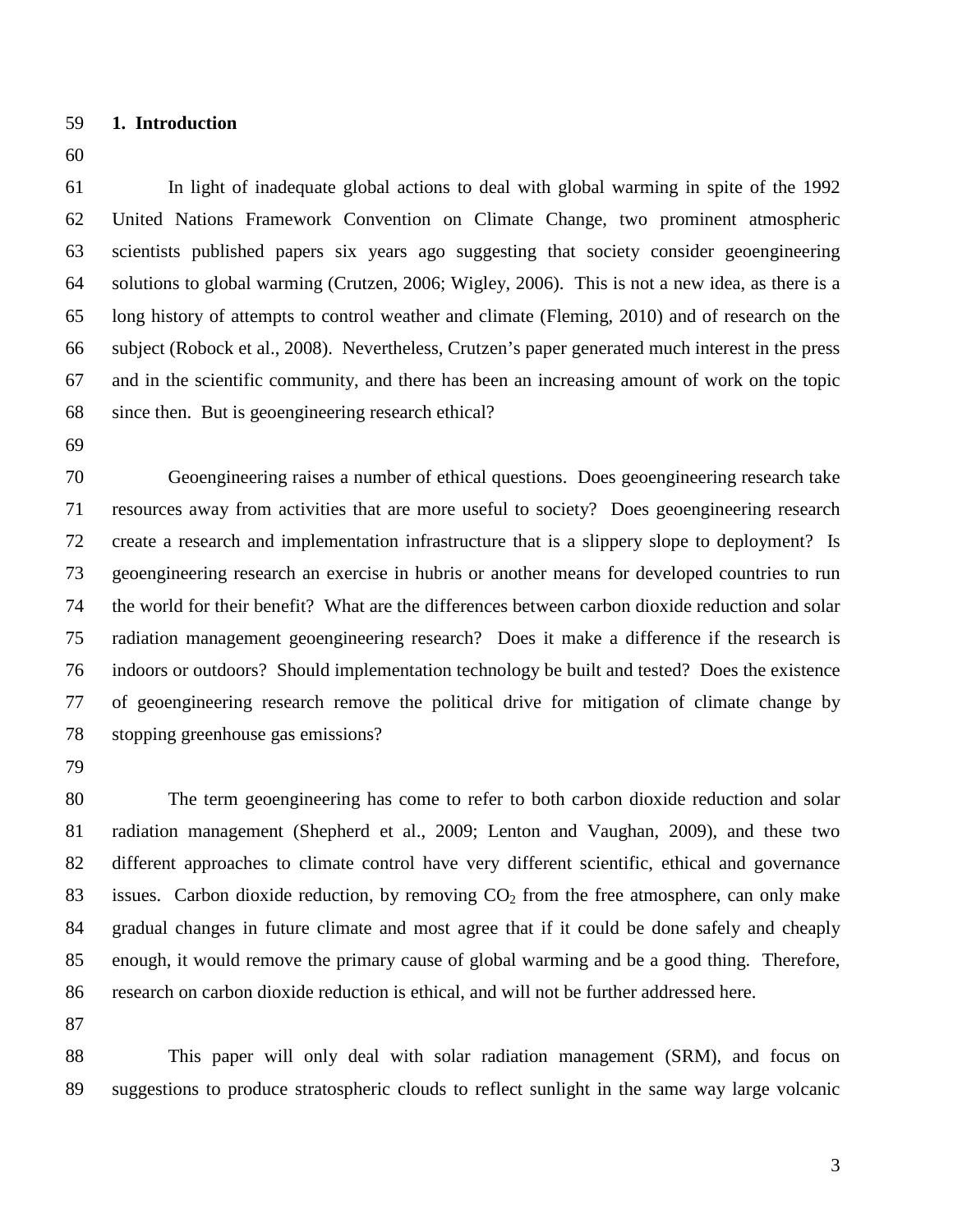eruptions do or to brighten marine clouds by injecting particles into them. Stratospheric aerosols and marine cloud brightening are the only two schemes that seem to have the potential to produce effective and inexpensive large cooling of the planet (Lenton and Vaughan, 2009). Unless otherwise noted, this paper will use the term geoengineering to refer to SRM.

 The American Meteorological Society policy statement on geoengineering (AMS, 2009), which was subsequently adopted by the American Geophysical Union (AGU, 2009), recommends "Enhanced research on the scientific and technological potential for geoengineering the climate system, including research on intended and unintended environmental responses." Strong recommendations for geoengineering research have recently also come from Keith et al. (2010), GAO (2011), and Betz (2012). All argue that while research so far has pointed out both benefits and risks from geoengineering, and that it is not a solution to the global warming problem, at some time in the future, despite mitigation and adaptation measures, society may be tempted to try to control the climate to avoid dangerous impacts. Much more research on geoengineering is needed so that society will be able to make informed decisions. I argue here in support of those recommendations. Right now, we do not know whether geoengineering may make the situation even more dangerous, and any future geoengineering decisions should not be made in ignorance.

- 
- 

## **2. What is Potentially Wrong With Geoengineering Research?**

## **2.1. General Considerations**

 As the AGU (2009)/AMS (2009) statement says, "Exploration of geoengineering strategies also creates potential risks. The possibility of quick and seemingly inexpensive geoengineering fixes could distract the public and policy makers from critically needed efforts to reduce greenhouse gas emissions and build society's capacity to deal with unavoidable climate impacts. Developing any new capacity, including geoengineering, requires resources that will possibly be drawn from more productive uses. Geoengineering technologies, once developed,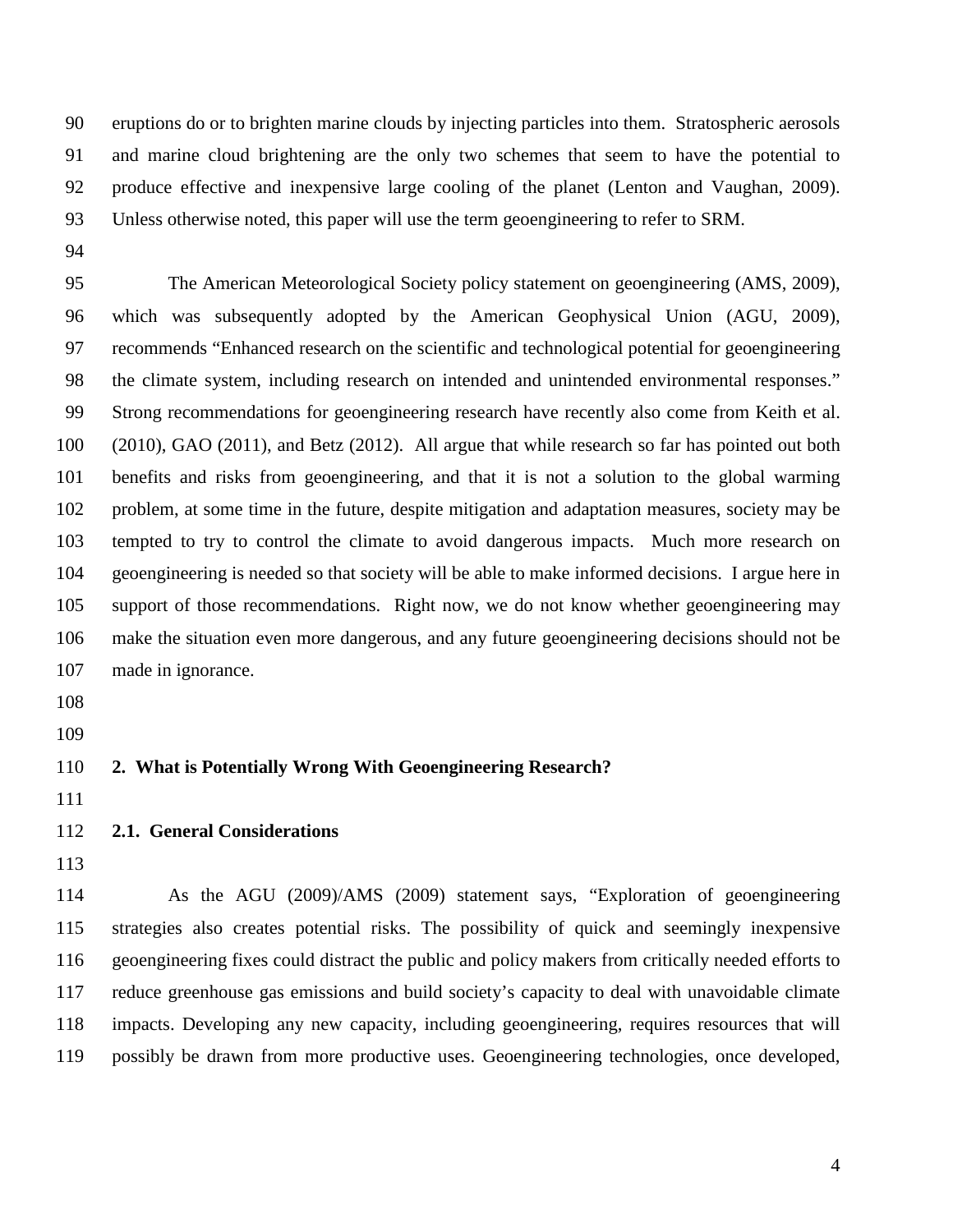may enable short-sighted and unwise deployment decisions, with potentially serious unforeseen consequences."

 To this we can add that once a technology is developed, it will produce a commercial enterprise with an interest in self-preservation. We need think no further than the current over- developed military resources in the world, particularly in the United States, to see how dangerous technologies perpetuate themselves. The global nuclear arsenal is the most dangerous of these (e.g., Toon et al., 2009; Robock and Toon, 2010). And there is also great concern that geoengineering research will develop weapons to control the weather and climate of potential enemies. This has been the major motivation and funding source for such research until recently (Fleming, 2010).

 The SRMGI (2011) report discusses these issues and adds global inequity: "SRM research could constitute a cheap fix to a problem created by developed countries, while further transferring environmental risk to the poorest countries and the most vulnerable people. Further, the SRM decision-making process (e.g., who decides if and when large-scale experiments are undertaken or deployment occurs, and where to set the 'global thermostat') could further exacerbate divisions between developed and developing countries over global climate politics."

 SRMGI (2011) further discusses hubris and interference with nature. "Artificial interference in the climate system may be seen as hubristic: 'playing God' or 'messing with nature,' which is considered to be ethically and morally unacceptable. While some argue that human beings have been interfering with the global climate on a large scale for centuries, SRM involves *deliberate* interference with natural systems on a planetary scale, rather than an inadvertent side effect. This could be an important ethical distinction."

**2.2. Outdoor Experiments**

 The research itself might be dangerous, and therefore unethical. Indoor research (e.g., data analysis of the effects of volcanic eruptions and ship tracks, computer modeling, technology development in a laboratory) is subject to all the above issues. But outdoor research, where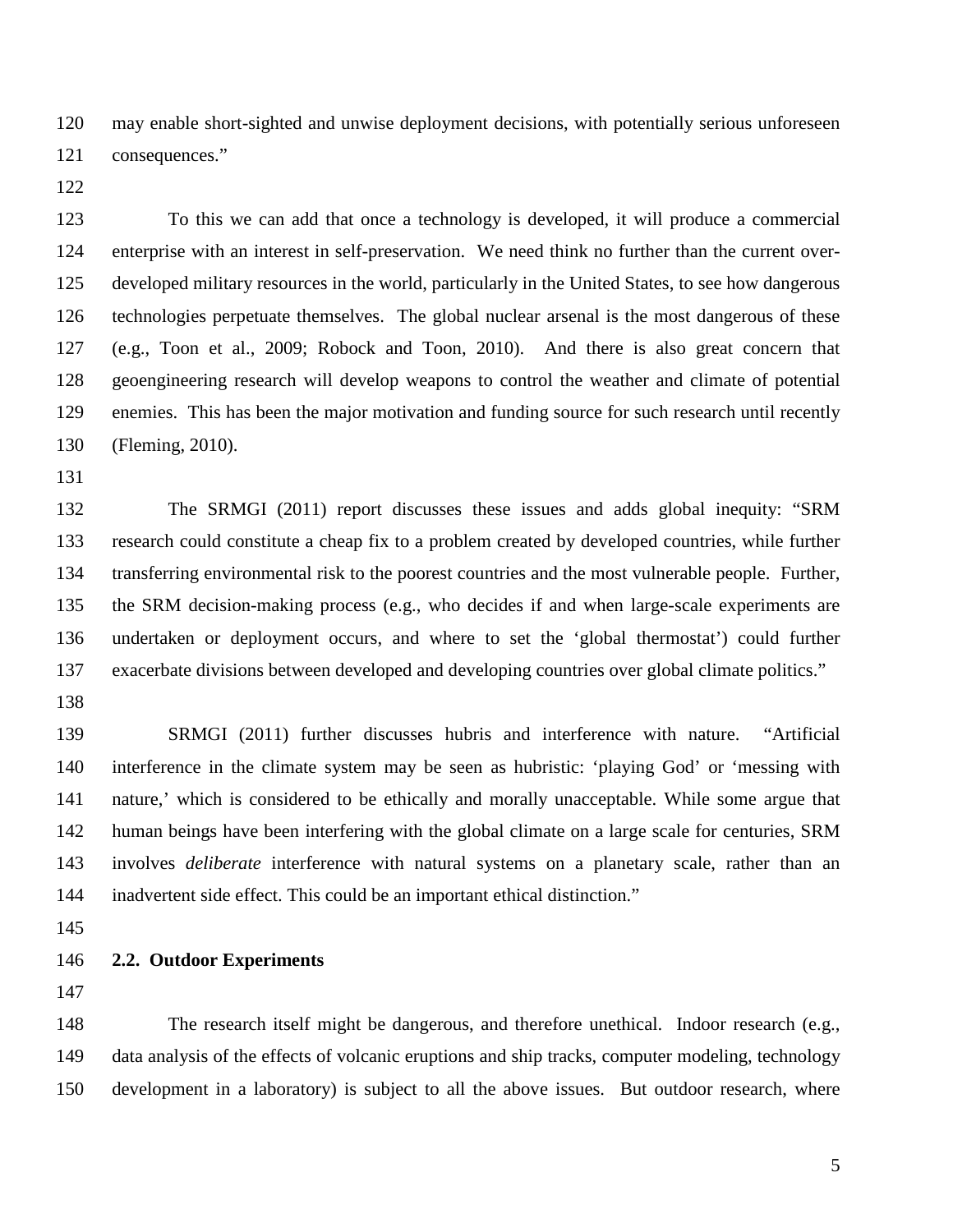gases and particles are emitted into the atmosphere to test technology or examine the effects on marine clouds or on ozone depletion and radiative transfer in the stratosphere, could have negative environmental impacts. Is it ethical to create additional pollution just for scientific experimentation?

 While testing SRM in the stratosphere would require large emissions to see how particles would grow in the presence of an existing sulfuric acid cloud or to see if there were a climate response (Robock et al., 2010), "small" experiments to test balloon-hose systems (the cancelled SPICE experiment in the UK) or the potential of stratospheric particles to deplete ozone (David Keith and James Anderson, personal communication, June, 2012) have been proposed. In 2011, the Eastern Pacific Emitted Aerosol Cloud Experiment led by Lynn Russell off the coast of California emitted smoke from a ship to see its effect on marine clouds, funded by the U.S. National Science Foundation. Thus unregulated outdoor experimentation has already begun.

 As Robock (2011) asks, in discussing a proposal to use bubbles to brighten the ocean, 166 how much environmental impact should be allowed in the name of science? "...when scientists propose small-scale in situ field experiments, they will be confronted with unsolved ethical and governance issues. What if the field trials prove dangerous to marine life or the regional climate? Up to what temporal and spatial scales, and what amount of emissions or disturbance should be allowed? And how will this decision be made? By ethical panels associated with funding agencies? By international conventions, such as the London Convention? And what criteria will be used for the allowed impact? Less than the disturbance of current ocean waves, or of a tanker traversing an ocean? But does intention matter? Is additional disturbance OK, even if it adds on to current disturbance? Do two wrongs make a right?" And what if an experiment gives noisy results that are hard to interpret? The tendency will be to expand the experiment to get more data, by emitting more material, or extending the experiment over a larger area or for a longer time. Rules and enforcement mechanisms would need to be in place to deal with this.

- 
-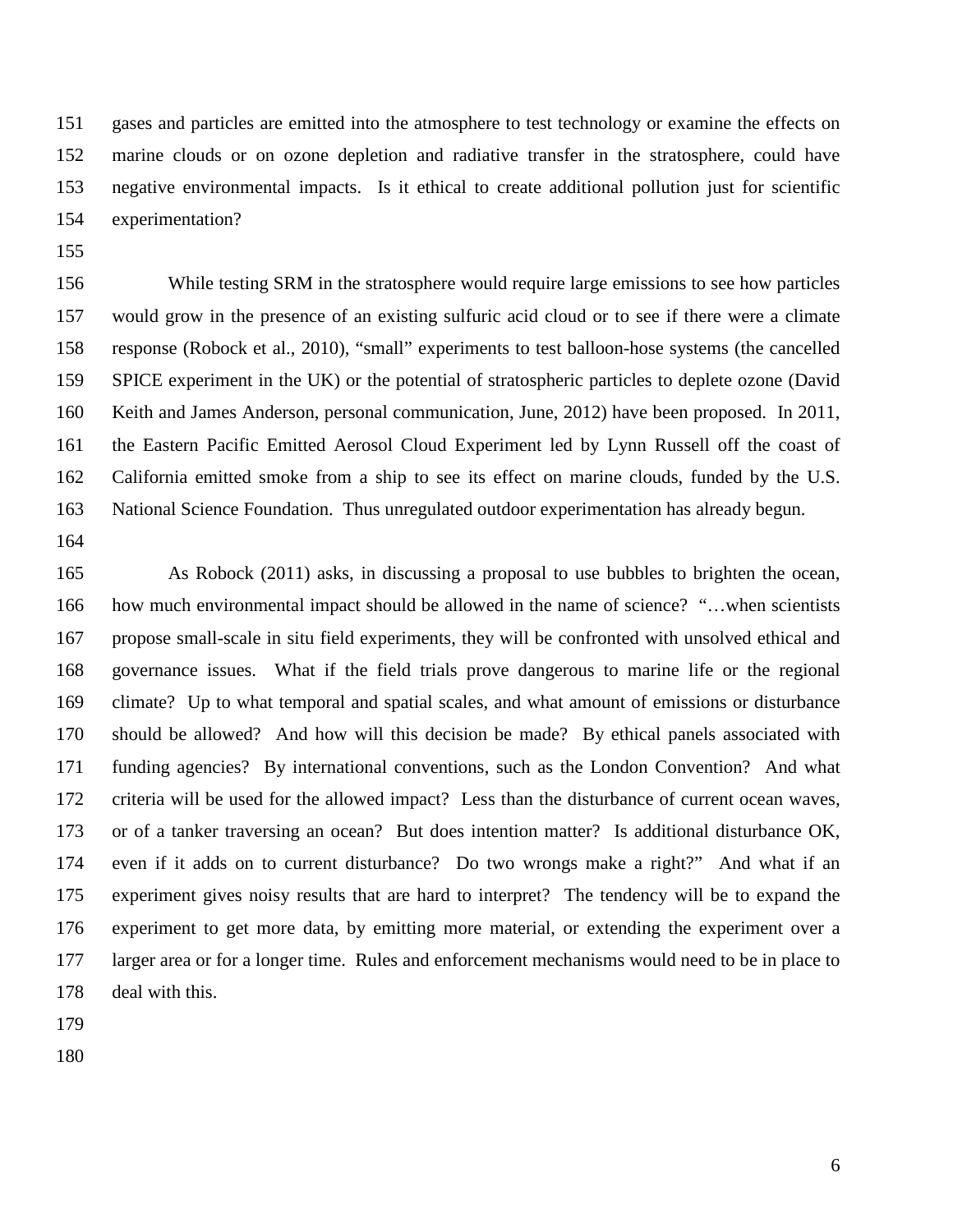## **3. Discussion and Conclusions**

 Unlike the physical sciences, where nature obeys certain well-accepted principles, like conservation of mass and conservation of energy, ethical decisions involve values. Scientific results inform such decisions, but there can be no proof or test of the values that can be replicated by other investigators. So the decision of whether geoengineering research is ethical requires a statement of the values and principles that are used to make the decision, and the decision depends on those particular values and principles. These values and principles are of necessity personal, but are informed by societal values, based on principles that are widely accepted. In the following discussion I list the principles I use, and the conclusions that follow from each.

 *Curiosity-driven indoor research cannot and should not be regulated, if it is not dangerous.* Indoor geoengineering research is already being conducted and funded in the United States, Europe and elsewhere. Much of it is intimately related to climate research, and has the potential to produce important new information. Support for such work come from the interests of the scientists involved and their ability to convince funders to support that work over other competing proposals. For example, I am just now beginning my second United-States-National- Science-Foundation-sponsored project to conduct geoengineering climate modeling experiments and analyze the effects of volcanic eruptions on climate. One activity is to work on the GeoMIP project to compare standardized climate modeling experiments of SRM (Kravitz et al., 2011). This involves the participation of climate modeling groups from around the world, including efforts specifically funded for geoengineering research by the United Kingdom and Europe. The knowledge gained will be very useful for climate science in general as well as for the impacts of geoengineering. Policymakers need to know the benefits, risks, and costs of options to deal with global warming, including those of geoengineering. Anyway, the total funding for climate research on the planet is small. Geoengineering research funding can come from additional sources of money and need not take away from existing research programs. For example, a larger fraction of current geoengineering research funding comes from the US\$1,000,000 per year that Bill Gates gives to David Keith and Ken Caldeira.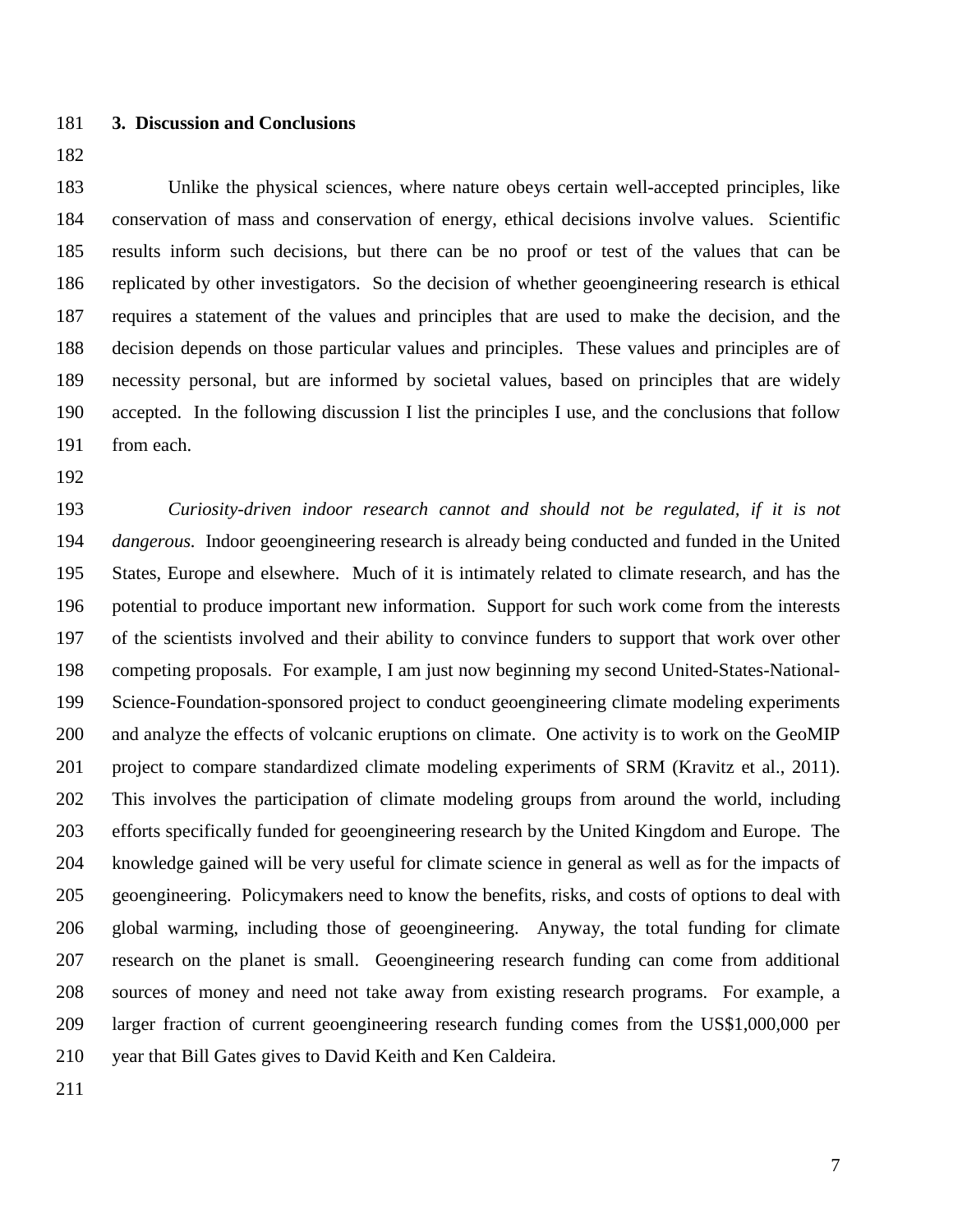*Emissions to the atmosphere, even for scientific purposes, should be prohibited if they are dangerous.* Air pollution is regulated within each nation. So outdoor experiments must satisfy such existing rules. Yet there are places on the planet over land with weak regulatory structures, and there are no rules over the ocean. Existing environmental treaties (Appendix 3 of SRMGI, 2011) do not provide a structure for regulating outdoor geoengineering research without significant modification and updating. Yet emission of salt, smoke, or sulfate over the ocean or sulfate into the stratosphere has the potential to be dangerous. It is clear, however, that limited emissions would not be dangerous. For example, flying a plane into the stratosphere once to see if it can produce sulfate particles of the desired properties would not be dangerous. But how many flights should be allowed? Therefore, outdoor geoengineering experiments should be prohibited until a governance structure to regulate them is in place.

 *The idea of geoengineering is not a secret, and whatever results from it will need to be governed the same way as all other dangerous human inventions, such as ozone depleting substances and nuclear weapons.* In both these examples there would be unintentional environmental dangers from the use of the products for their intended purposes. Indeed, the development of geoengineering technology has the potential to create weapons, or to create a business interest in deployment. But it is too late to prevent this from happening. The world will have to deal with this potential danger to the planet as it does with other such dangers. The strong nations make those rules, but many of them protect the entire planet, such as the nuclear test ban treaty and the 1985 Vienna Convention for Protection of the Ozone Layer. It is the failure of such governance on global warming, however, that even leads us to consider geoengineering.

 Perhaps, in the future the benefits of geoengineering will outweigh the risks, considering the risks of doing nothing. Only with geoengineering research will we be able to make those judgments. But a current governance structure for geoengineering does not exist, and needs development along with the science and technology.

 To summarize, indoor geoengineering research is ethically justifiable, subject to the principles discussed above. Outdoor geoengineering research, on the other hand is not ethical,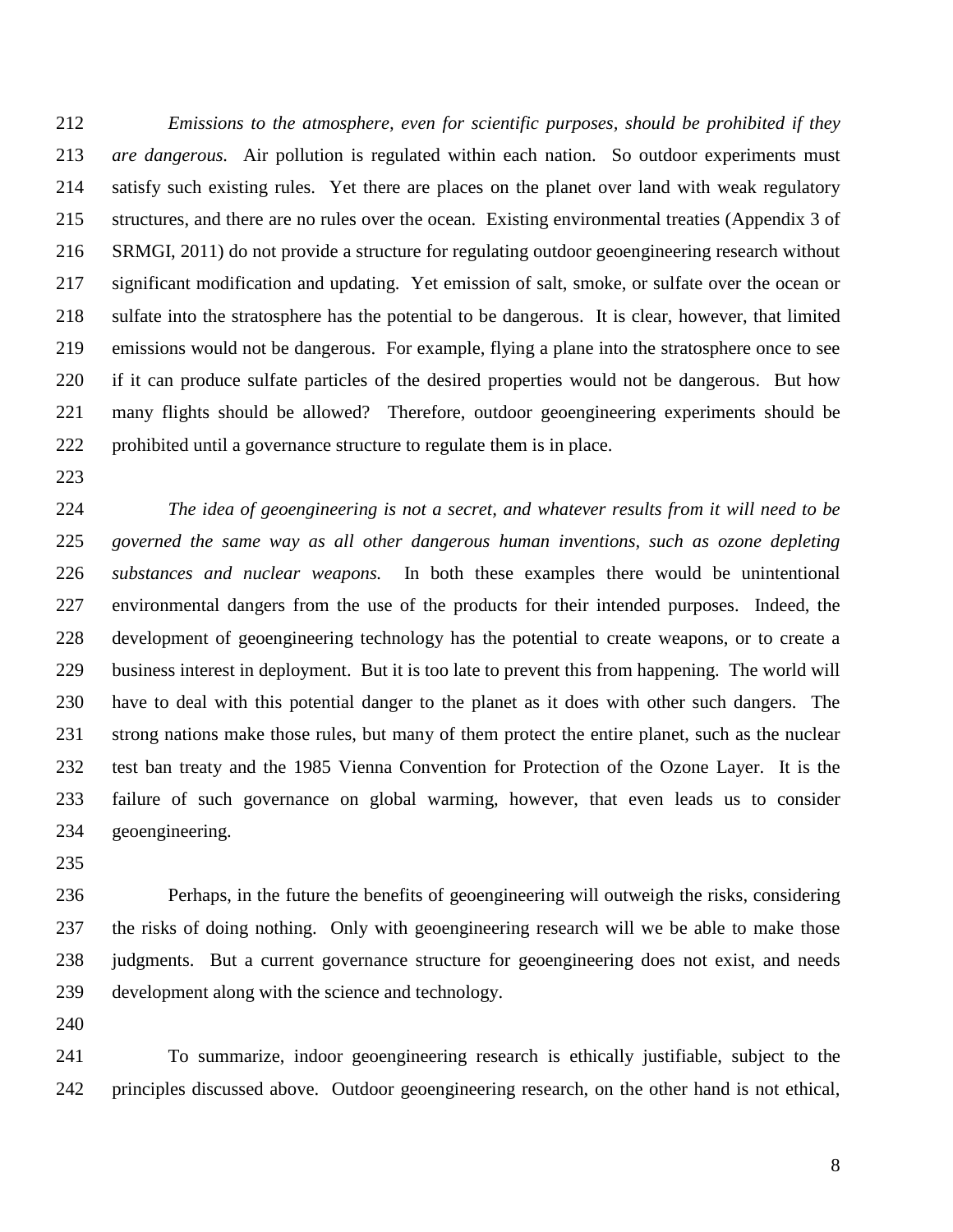| 243 | unless subject to governance mechanisms yet to be developed. The benefits of knowledge |  |
|-----|----------------------------------------------------------------------------------------|--|
| 244 | outweigh the risks of not knowing.                                                     |  |

- 
- 
- 
- **Acknowledgments.** I thank an anonymous reviewer for valuable suggestions. Supported by United States National Science Foundation grant AGS-1157525.
-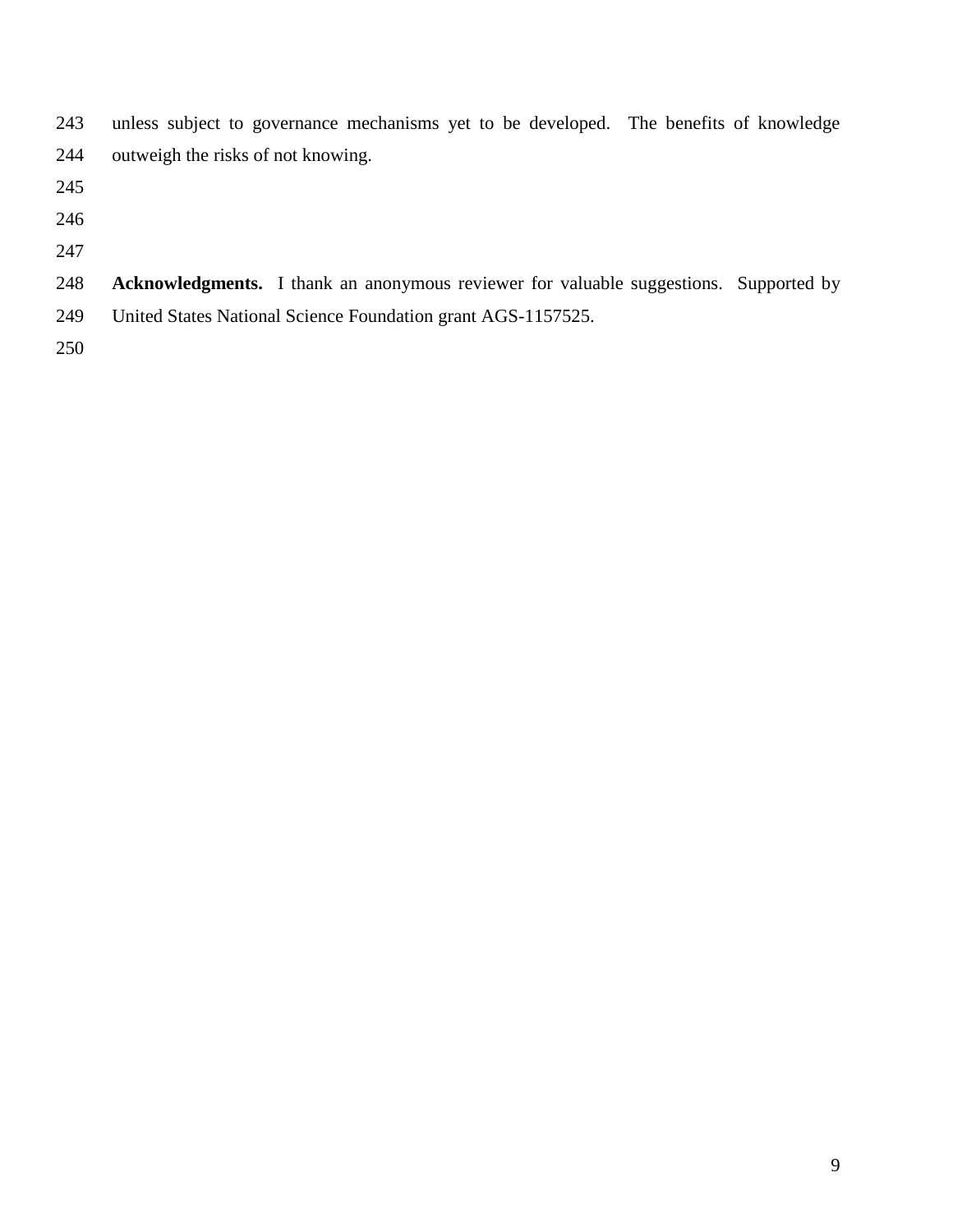| 251        | <b>References</b>                                                                                                |  |
|------------|------------------------------------------------------------------------------------------------------------------|--|
| 252<br>253 | American Geophysical Union (AGU), 2009: AGU Position Statement, Geoengineering the Climate System,               |  |
| 254        | http://www.agu.org/sci_pol/positions/geoengineering.shtml.                                                       |  |
| 255        | American Meteorological Society (AMS), 2009: Geoengineering the Climate System; A Policy Statement of the        |  |
| 256        | American Meteorological Society,                                                                                 |  |
| 257        | http://www.ametsoc.org/policy/2009geoengineeringclimate amsstatement.html.                                       |  |
| 258        | Betz, Gregor, 2012: The case for climate engineering research: An analysis of the "arm the future" argument.     |  |
| 259        | Climatic Change, 111, 473-485, doi:10.1007/s10584-011-0207-5.                                                    |  |
| 260        | Crutzen, Paul, 2006: Albedo enhancement by stratospheric sulfur injections: A contribution to resolve a policy   |  |
| 261        | dilemma? Climatic Change, 77, 211-219.                                                                           |  |
| 262        | Fleming, James Rodger, 2010: Fixing the Sky: The Checkered History of Weather and Climate Control, (Columbia     |  |
| 263        | University Press, New York), 344 pp.                                                                             |  |
| 264        | GAO, 2011: Climate Engineering: Technical Status, Future Directions, and Potential Responses. Report GAO-11-     |  |
| 265        | 71 (Government Accountability Office, Washington, DC), 135 pp. http://www.gao.gov/new.items/d1171.pdf            |  |
| 266        | Keith, David W., Edward Parson and M. Granger Morgan, 2010: Research on global sun block needed now.             |  |
| 267        | Nature, 463, 426-427, doi:10.1038/463426a.                                                                       |  |
| 268        | Kravitz, Ben, Alan Robock, Olivier Boucher, Hauke Schmidt, Karl Taylor, Georgiy Stenchikov, and Michael          |  |
| 269        | Schulz, 2011: The Geoengineering Model Intercomparison Project (GeoMIP). Atmospheric Science Letters,            |  |
| 270        | 12, 162-167, doi:10.1002/asl.316.                                                                                |  |
| 271        | Lenton, T. M., and N. E. Vaughan, 2009: The radiative forcing potential of different climate geoengineering      |  |
| 272        | options, Atmos. Chem. Phys., 9, 5539-5561.                                                                       |  |
| 273        | Robock, Alan, Luke Oman, and Georgiy Stenchikov, 2008: Regional climate responses to geoengineering with         |  |
| 274        | tropical and Arctic SO <sub>2</sub> injections. J. Geophys. Res., 113, D16101, doi:10.1029/2008JD010050.         |  |
| 275        | Robock, Alan, and Owen Brian Toon, 2010: Local nuclear war, global suffering. Scientific American, 302, 74-81.   |  |
| 276        | Robock, Alan, Martin Bunzl, Ben Kravitz, and Georgiy Stenchikov, 2010: A test for geoengineering? Science, 327,  |  |
| 277        | 530-531, doi:10.1126/science.1186237.                                                                            |  |
| 278        | Robock, Alan, 2011: Bubble, bubble, toil and trouble. An editorial comment. Climatic Change, 105, 383-385,       |  |
| 279        | doi:10.1007/s10584-010-0017-1. (Invited paper)                                                                   |  |
| 280        | Shepherd, J., K. Caldeira, P. Cox, J. Haigh, D. Keith, B. Launder, G. Mace, G. MacKerron, J. Pyle, S. Rayner, C. |  |
| 281        | Redgwell, and A. Watson, 2009: Geoengineering the Climate: Science, Governance and Uncertainty, Royal            |  |
| 282        | Society Policy document 10/09, (Royal Society, London, UK), 82 pp.,                                              |  |
| 283        | http://royalsociety.org/policy/publications/2009/geoengineering-climate/                                         |  |
| 284        | Solar Radiation Management Governance Initiative (SRMGI), 2011: Solar radiation management: The governance       |  |
| 285        | of research. (Royal Society, London, UK), 69 pp., http://www.srmgi.org/report/                                   |  |
| 286        | Toon, Owen B., Alan Robock, and Richard P. Turco, 2008: Environmental consequences of nuclear war. Physics       |  |
| 287        | Today, 61, No. 12, 37-42.                                                                                        |  |